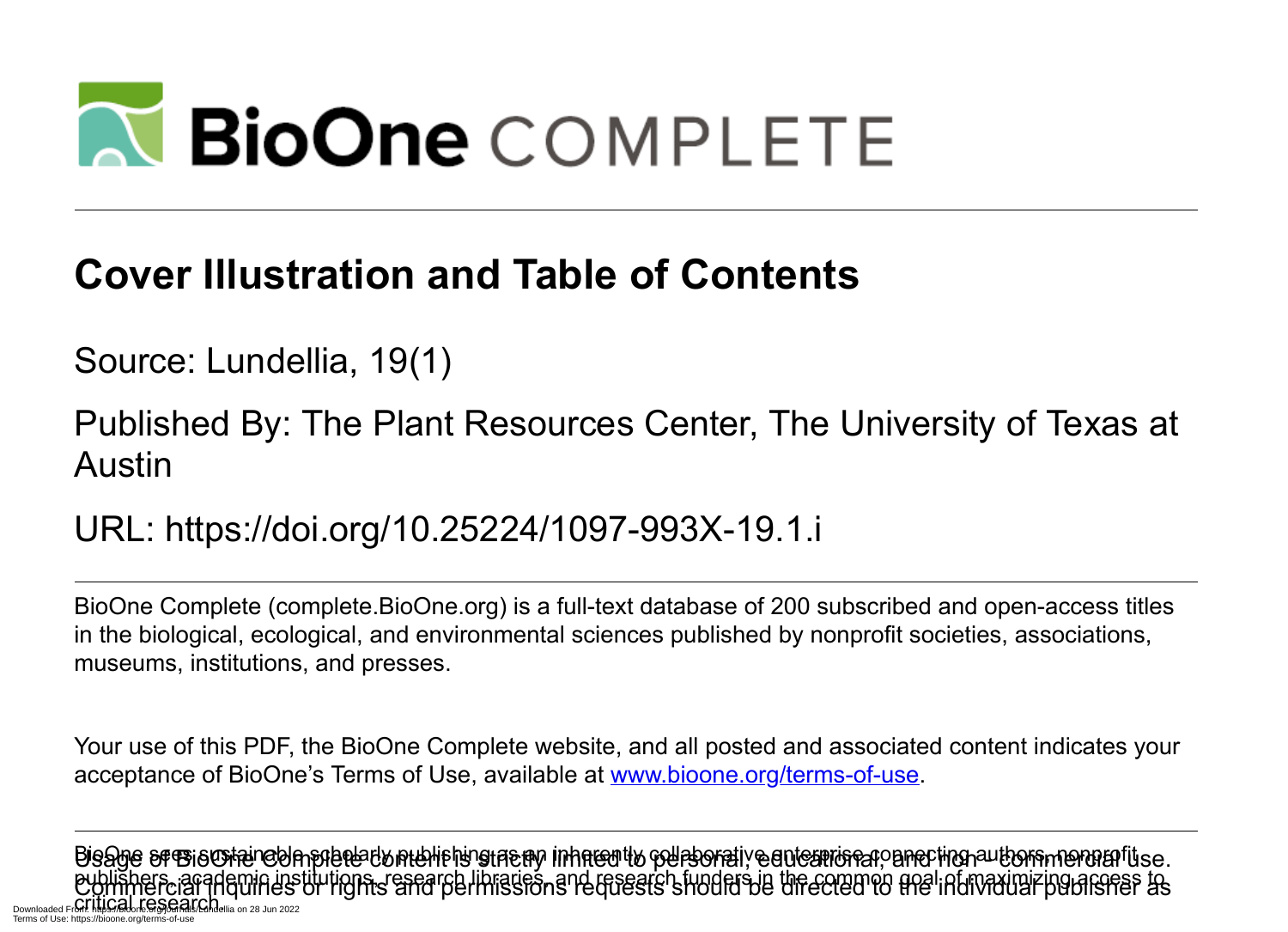## LUNDELLIA

*December 2016, Number 19*

#### *Contents*

- *1 Arenaria lanuginosa* (Caryophyllaceae), Taxonomic Status and Distribution
- *6* Molecular Phylogeny of *Pectis* (Tageteae, Asteraceae), A  $C_4$  Genus of the Neotropics, and its Sister Genus *Porophyllum*

Debra R. Hansen ROBERT K. JANSEN Rowan F. Sage José Luis Villaseñor and Beryl B. Simpson

L. Michelle Bowe

Billie L. Turner

*39 Cynoglossum creticum* in the North American Flora

and George Yatskievych

Number 19

LUNDELLIA

**LUNDELLA** 

## LUNDELLIA

*December 2016 Number 19*



Journal of the Plant Resources Center of The University of Texas at Austin